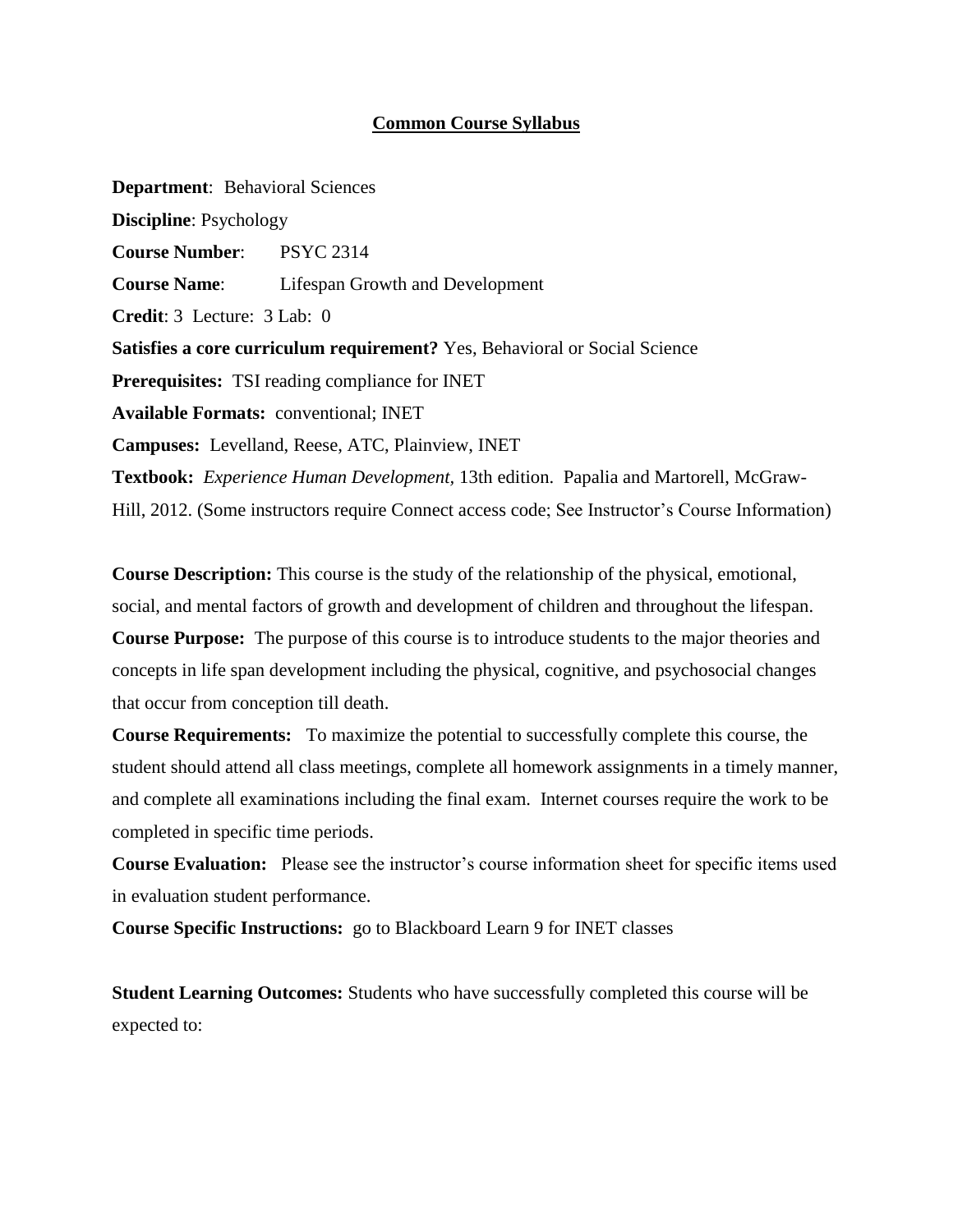1. Describe the stages of the developing person at different periods of the life span from birth to death.

2. Discuss the social, political, economic, and cultural forces that affect the development process of the individual.

3. Identify factors of responsible personal behavior with regard to issues such as sexual activity, substance abuse, marriage and parenting.

4. Explain the biosocial, cognitive and psychological influences throughout the lifespan as an ongoing set of processes, involving both continuity and change.

5. Describe the different developmental perspectives of the major theories of development (i.e. cognitive, learning, humanistic and psychodynamic).

6. Identify examples of some of the cultural and ethnic differences that influence development throughout the lifespan.

7. Discuss the various causes or reasons for disturbances in the developmental process.

## **Core Objectives addressed**:

- **Communication skills** to include effective written, oral and visual communication.
- **Critical thinking skills** to include creative thinking, innovation, inquiry and analysis, evaluation and synthesis of information.
- **Empirical and Quantitative skills** to include the manipulation and analysis of numerical data or observable facts resulting in informed conclusions.
- **Social Responsibility** to include the demonstrated intercultural knowledge and competence, knowledge of civic responsibility, and the ability to engage effectively in regional, national and global communities.

## **Coordinating Board Approval Number (CIP)** 42.2703.51 25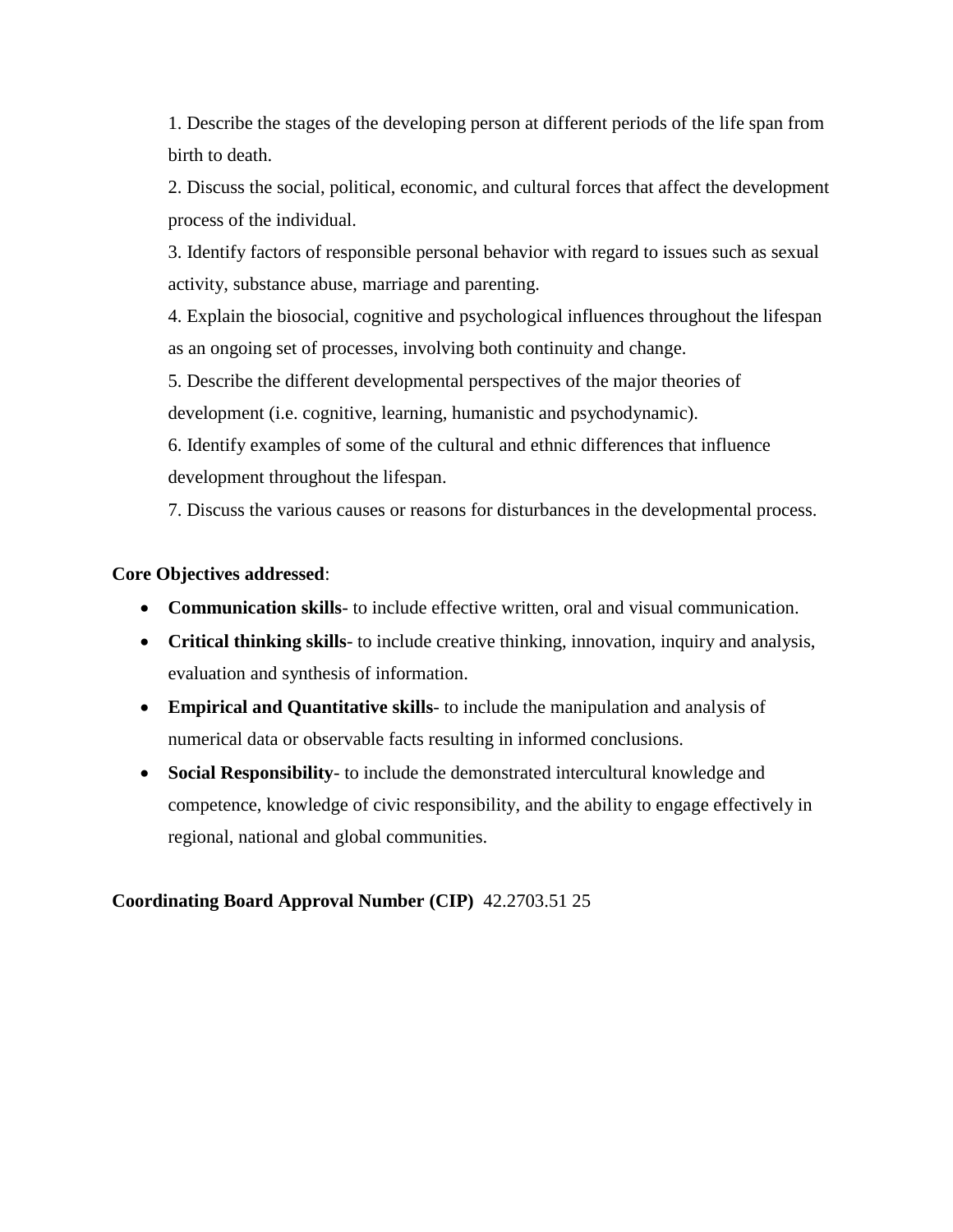#### **Relevant SPC Policies & Procedures**

**Attendance Policy:** Students are expected to attend all classes in order to be successful in a course. The student may be administratively withdrawn from the course when absences become excessive as defined in the course syllabus.

When an unavoidable reason for class absence arises, such as illness, an official trip authorized by the college or an official activity, the instructor may permit the student to make up work missed. It is the student's responsibility to complete work missed within a reasonable period of time as determined by the instructor. Students are officially enrolled in all courses for which they pay tuition and fees at the time of registration. Should a student, for any reason, delay in reporting to a class after official enrollment, absences will be attributed to the student from the first class meeting.

Students who enroll in a course but have "Never Attended" by the official census date, as reported by the faculty member, will be administratively dropped by the Office of Admissions and Records. A student who does not meet the attendance requirements of a class as stated in the course syllabus and does not officially withdraw from that course by the official census date of the semester, may be administratively withdrawn from that course and receive a grade of "X" or "F" as determined by the instructor. Instructors are responsible for clearly stating their administrative drop policy in the course syllabus, and it is the student's responsibility to be aware of that policy.

It is the student's responsibility to verify administrative drops for excessive absences through MySPC using his or her student online account. If it is determined that a student is awarded financial aid for a class or classes in which the student never attended or participated, the financial aid award will be adjusted in accordance with the classes in which the student did attend/participate and the student will owe any balance resulting from the adjustment. See Instructor's Course Information for additions to the attendance policy. (See Catalog)

**Academic Integrity:** The attempt of any student to present as his or her own any work which he or she has not honestly performed is regarded by the faculty and administration as a most serious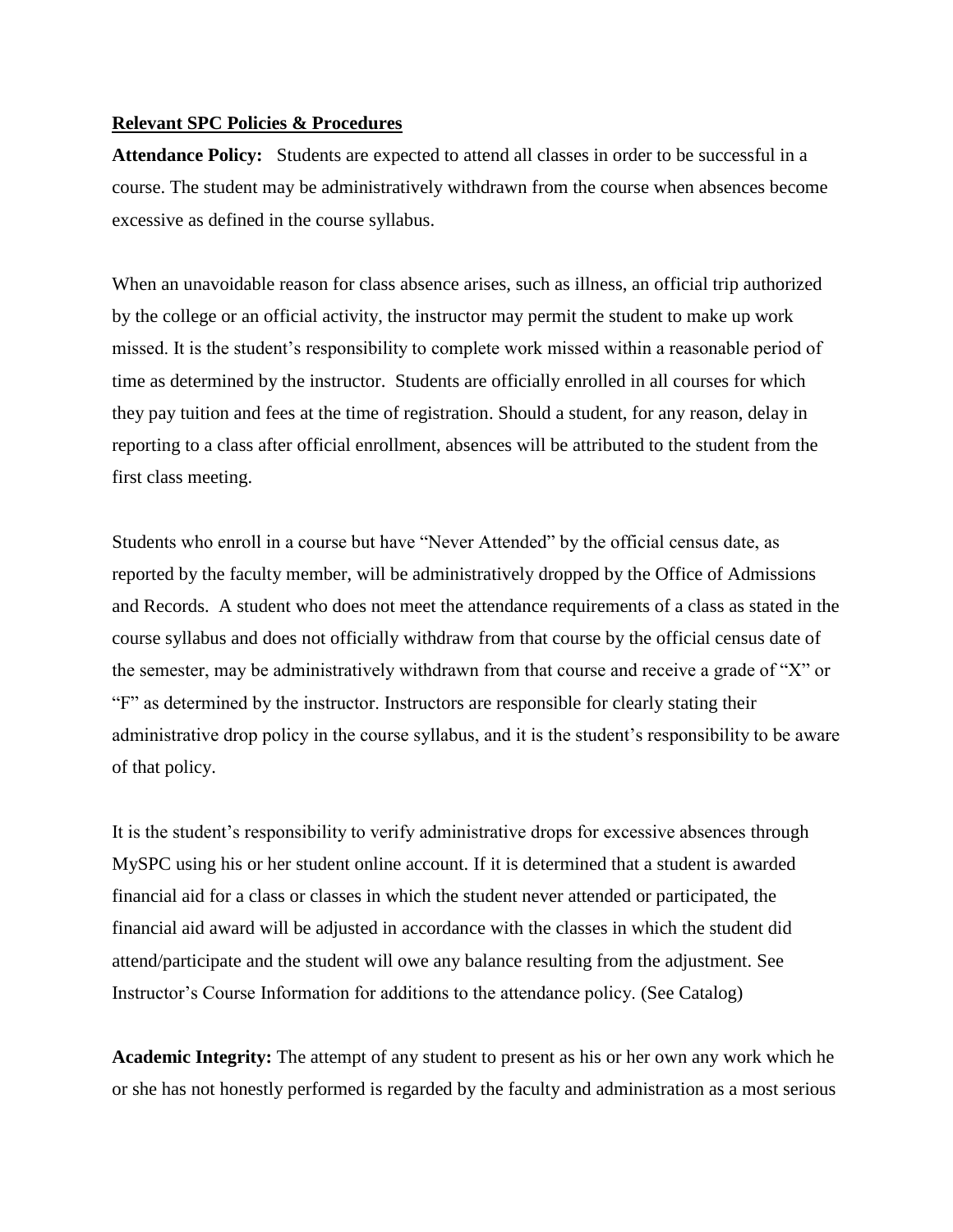offense and renders the offender liable to serious consequences, possibly suspension. This policy relates to all forms of cheating and plagiarism. See Instructor's Course Information for additions to the academic integrity policy.

**Student Conduct:** A high standard of conduct is expected of all students. Students are subject to federal, state and local laws, as well as South Plains College rules and regulations. Any student who fails to perform according to expected standards may be asked to withdraw. Failure to comply with lawful direction of a classroom teacher relative to maintaining good order is considered misconduct on the part of the student. Repeated violations of disrupting a class may result in the student being dropped from that course (See Catalog/Student Guide for full policy). See Instructor's Course Information for additional policies related to student conduct.

**Academic Appeals:** The Vice President for Student Affairs is the South Plains College Title IX Coordinator and is designated to formally investigate student grievances, address inquiries and coordinate the College's compliance efforts regarding student complaints and grievances. Whenever possible and safe, the problem or complaint should first be discussed with the individual involved in the complaint. If satisfactory resolution is not reached after discussion with the individual, the student should contact the individual's direct supervisor to attempt to resolve the complaint. If these efforts are unsuccessful, the formal grievance process may be initiated. The College does not require a student to contact the person involved or that person's supervisor if doing so is impracticable, or if the student believes that the conduct cannot be effectively addressed through informal means (See Catalog/Student Guide for full definitions and policy).

**Disability Services:** Students with disabilities, including but not limited to physical, psychiatric, or learning disabilities, who wish to request accommodations in this class should notify the Disability Services Office early in the semester so that the appropriate arrangements may be made. In accordance with federal law, a student requesting accommodations must provide acceptable documentation of his/her disability to the Disability Services Office. For more information, call or visit the Disability Services Office at Levelland (Student Health & Wellness Office) 806-716-2577, Reese Center (Building 8) 806-716-4675, or Plainview Center (Main Office) 806-716-4302 or 806-296-9611.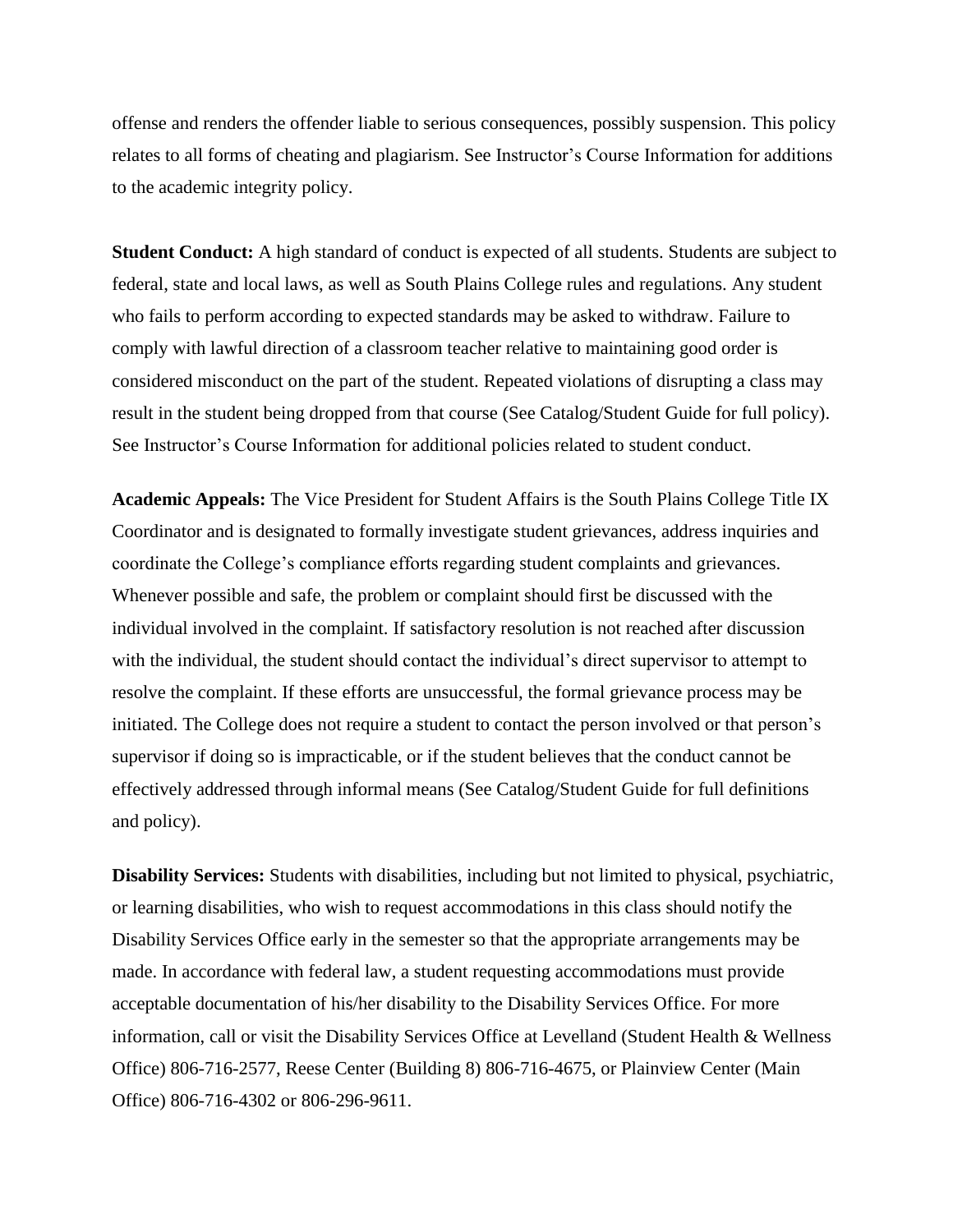**Diversity & Equal Rights:** South Plains College does not discriminate on the basis of race, color, national origin, sex, disability or age in its programs and activities. The following person has been designated to handle inquiries regarding the non-discrimination policies: Vice President of Student Affairs.

All students are entitled to equal rights under the affirmative action and equal opportunity laws. Students are also protected against unjust or biased academic evaluation, but at the same time, they are responsible for maintaining standards of academic performance established for each course in which they are enrolled. (See Catalog/Student Guide for full definitions and policies)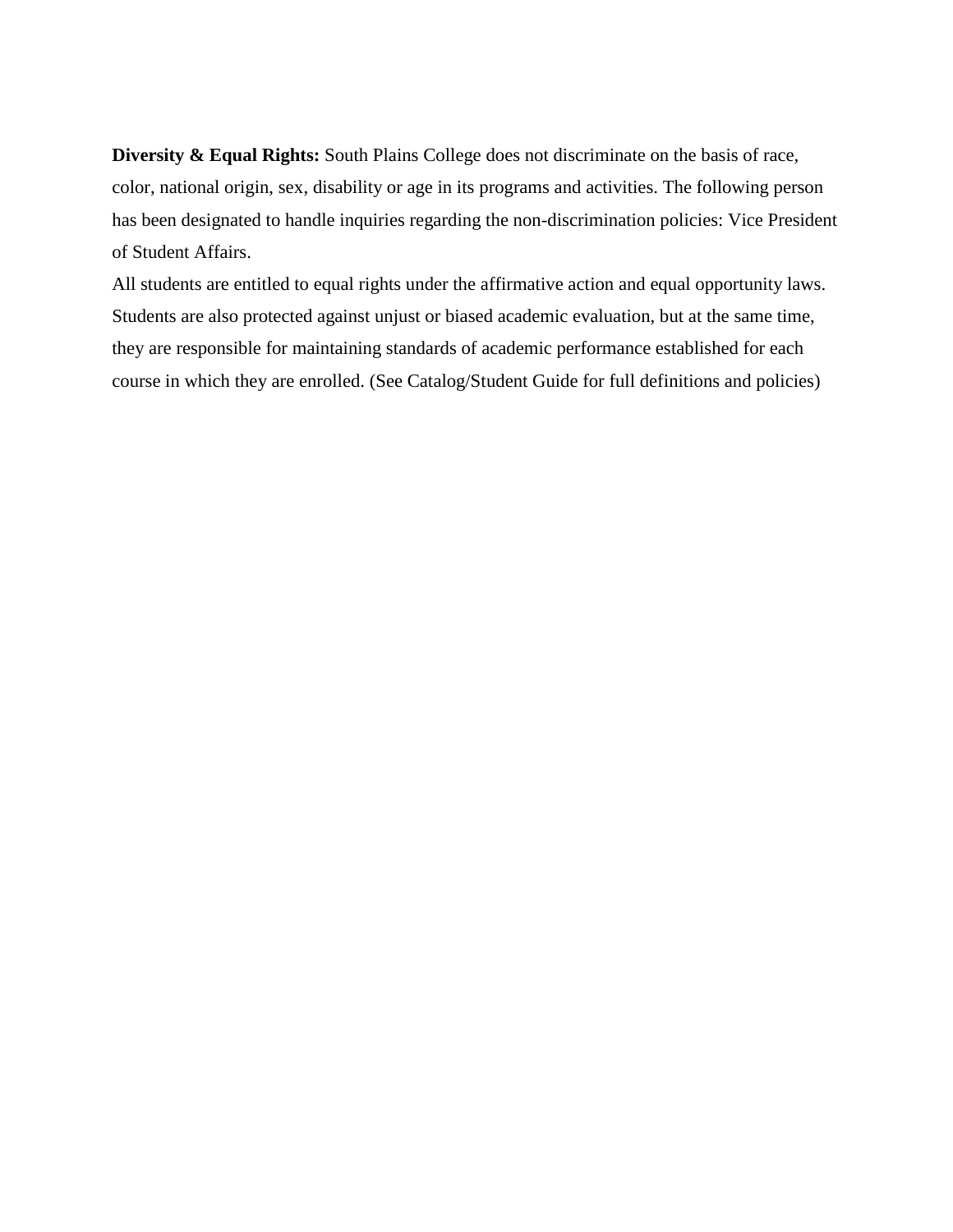#### Course Specific Information PSYC 2314, section 200

| Instructor:     | Kristina M. Keyton, Ph.D.            |
|-----------------|--------------------------------------|
| Office Hours:   | by appointment only                  |
| Primary Office: | Reese Campus, Building 4, room 405-C |
| Office Phone**: | 806-716-4732                         |
| $E$ -Mail**:    | kkeyton@southplainscollege.edu       |

\*\* Please note: I prefer to be contacted by email rather than telephone. I have voicemail in my office, but there are many times during the week when I will have access to my email, but not my office phone therefore I can get back to you more quickly if you email me rather than call me.

## **POLICIES AND IMPORTANT INFORMATION**

**Student Responsibility:** It is your job, as a student, to know the rules of student conduct laid out in the Catalog and Student Guide, all other South Plains College policies which impact you laid out in the Catalog, and the policies laid out in this syllabus. It is also your job to check email, blackboard, and the calendar of due dates regularly to make sure that you are keeping up with your work.

**Preparedness**: Part of your job as a student is to come to class prepared. It is expected that you will read the chapters that go with each topic before we begin that topic in class. It is also expected that you will arrive to class on-time, ready and able to take notes and participate in class.

**Classroom etiquette:** It is rude to be physically in class, but not engaged in the class and paying attention. It is a distraction to me and your classmates. I allow the use of computers for taking notes only, but reserve the right to restrict the use of computers or disallow the use of computers in the class if I observe inappropriate use of computers, including but not limited to: checking email, browsing the internet, checking Facebook, registering for classes, etc. Additional behaviors that are inappropriate include, but are not limited to: use of cell phones, reading the newspaper, reading material for other classes, talking while other people are speaking, sleeping in class, making offensive/bigoted remarks, and taking pictures of any portion of the class (remember your classmates have the same FERPA privacy rights as you do!). It is not acceptable to take pictures of PowerPoint slides as a substitute for taking notes. You are not allowed to record class (voice or video) without my permission.

**Course Specific Attendance Policy**: A student with 3 or more absences (not counting absences that I excuse) may be dropped, especially if: the absences follow a habitual pattern or are consecutive, the student does not contact me regarding absences, and/or the student stops completing course work. A student who is discussing his/her circumstances with me and making every effort to stay caught up will not be administratively dropped due to absences alone. When dropping due to absences, it is my policy to drop a student with an X, unless there are extenuating circumstances (e.g. cheating, etc.) that would leave me to drop a student with an F. In order for an absence to be excused, you must be able to provide independent documentation of an unavoidable situation outside of your control.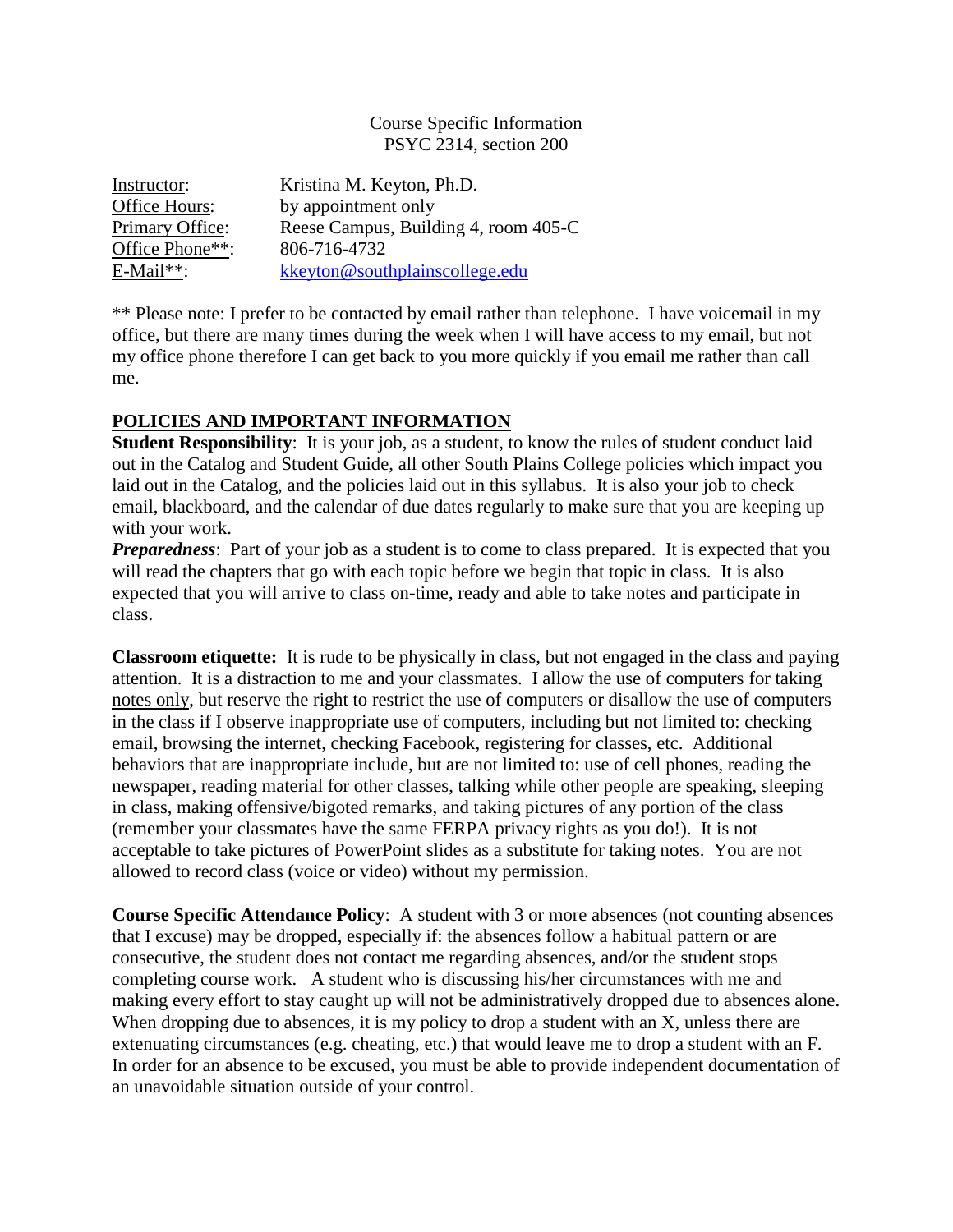## **ASSIGNMENTS**

## **1. In Class Activities (10 points each; Total of 250 points)**

There will be many in-class activities (reactions to readings, group work, etc.) throughout the semester (approximately 1-2 per class session). These activities will be conducted without prior announcement, typically at the beginning of class on most (if not all) days, with some class days having more than 1 in class activity. Leaving class early may result in full or partial loss of credit. Arriving to class late will result in full or partial loss of credit for the In Class Activity; however, you will still be expected to do the activity if you arrive before other students have completed the activity. Similarly, if you finish before other students, it is not acceptable for you to be doing work for another class, texting, on Facebook, or otherwise engaging in activities that are unacceptable according to the Classroom etiquette policy listed above and the Student Conduct policy found in the Student Guide. It is recommended that you take notes on your reactions to/perceptions of the activity you have just finished. It is often helpful to speculate how the activity you have just finished relates to the readings and lecture for that class. If you consistently attend class and do the assigned readings ahead of class, it is expected that you will receive full credit for in-class activities. However, if you demonstrate misunderstanding of the assigned material, you will receive only partial credit on the in-class activity. The best 25 in class activities will count for up to 250 points of your final grade. If you have an excused absence, it is your responsibility to request an alternate assignment after you have provided adequate documentation.

#### **2. Connect LearnSmart Assignments (10 points each; Total of 150 points)**

There will be nineteen LearnSmart Assignments available through the Connect tool associated with the required text. You must purchase the access code. If you purchase a new textbook through the bookstore on campus, it will come bundled with the access code. The loose-leaf text that comes bundled with the access code is optional; the access code is required. Each activity is completed online and must be completed by the deadline listed in the syllabus schedule in order to receive points. You can access Connect through Blackboard and also directly through this link <http://connect.mheducation.com/class/k-keyton-summer-2017--2314-200> The schedule of due dates is in the tentative schedule below. The best 15 will count for up to 150 points of your final grade. Completing more than 15 LearnSmart assignments will NOT result in extra credit.

#### **3. Exams (100 points each; Total of 400 points)**

There will be five exams this semester, but only the best four will count. The fifth exam (final exam) is required, but counts the same as the first four and will be dropped if it is your lowest exam. If you skip the final exam, the zero (0) on that exam will be counted and your lowest exam out of the first four will be dropped. The final exam will focus on new material since exam four, but you should expect approximately 25% of the exam to be review of material from exams one through four. All exams may include a mix of any of the following types of questions: multiple choice, True/False, matching, fill in the blank, short answer/essay. The listing of exam dates is in the tentative schedule below. For all exams, you will be required to place all belongings at the front of the room and you will not be permitted to have notes, cell phones, smart watches, hats, or sunglasses at your desk. For the first four exams (but not the final), the exam will be given during the first 50 minutes of class time, then we will have a 10 minute break, and then we will begin the next topic during the last 55 minutes of class time. **If you**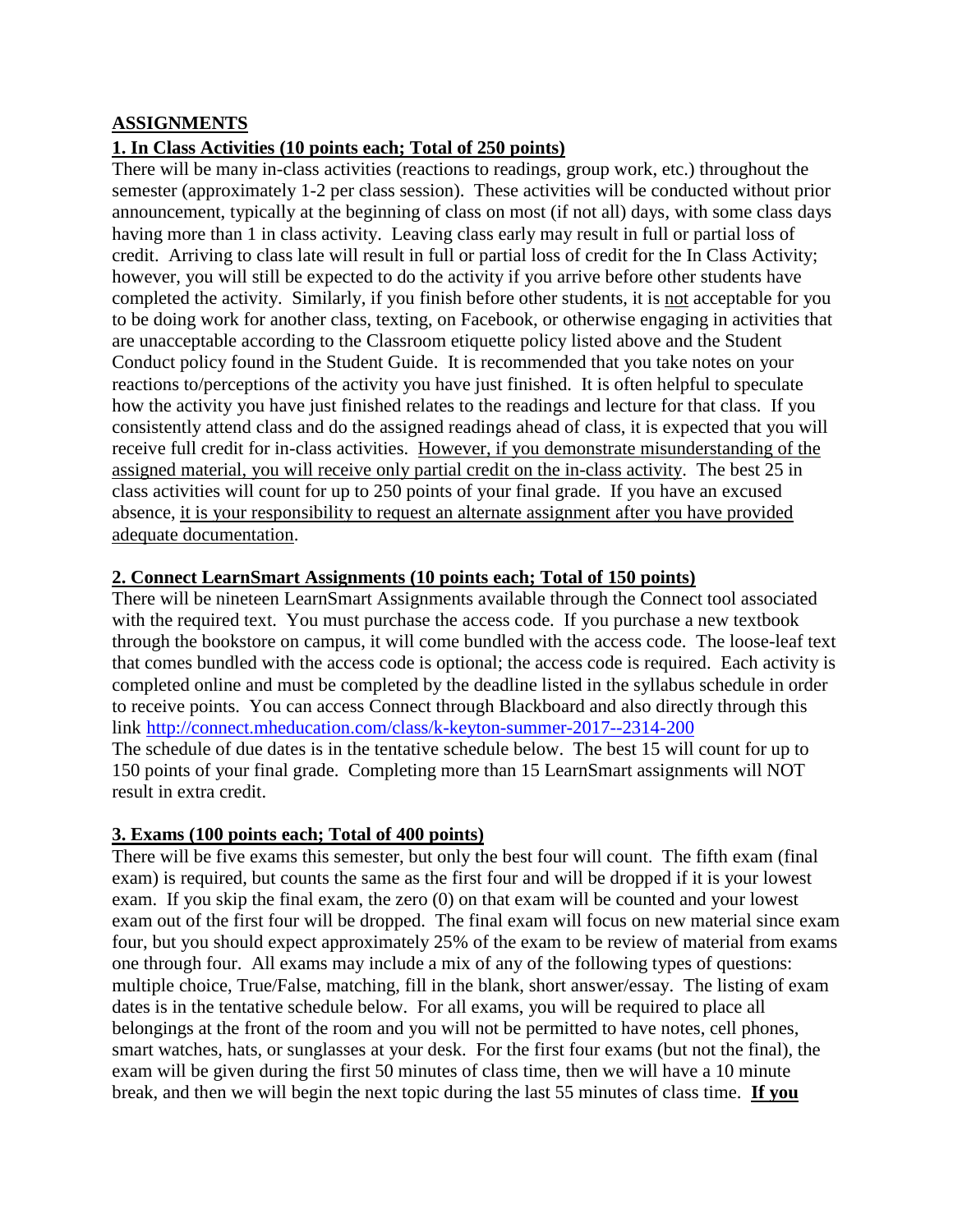**arrive late to an exam and any of your classmates have already finished the exam and left the room, you will not be permitted to take the exam***.* If you miss an exam and can document an excusable reason, then you will be permitted to take a make-up exam. You must take that make-up exam within two business days of the original exam (or within two business days of when you are able to return to school according to your documentation). The final exam can only be taken on the final exam day, unless documentation would allow you to take an incomplete in the class.

## **4. Autobiography Paper (200 points)**

This assignment requires you to write an autobiography incorporating the principles of Human Development that we cover in this course. This paper needs to be between six (6) and ten (10) pages. This project should encompass the whole lifespan (your life up to the present stage, including your birth, childhood, etc. as well as projecting forward to what you would expect between the present and the end of life). The purpose of this assignment is for you to view your life in terms of factors that have impacted or will impact your development, such as your parents' style of parenting, your school experiences, major life events, etc. If you have children, you might discuss cross-generational issues, such as how your childhood experiences have influenced your parenting choices. **You are required to make specific references to theories, concepts, and stages, etc.** (**HINT**: Piaget's and Erikson's developmental stage theories are probably easiest, but certainly not the only ones you should use!) See additional detailed instructions on Blackboard. **For this paper, due by 11:59 PM on Thursday 8/10, I will accept late work with penalty**. I will take off 30 points for every calendar day late. I will not accept any submissions of this paper after 8/15 by 11:59 PM. A calendar day is the 24 hours after the deadline. This means that 45 minutes late gets the same penalty as 22 hours late. See Blackboard for additional detailed instructions and grading rubric.

# **Extra Credit**

You may earn a maximum of 50 points of extra credit by doing approved extra credit activities, which can be found on the Blackboard page and may also be announced in class. Some extra credits will have a specific due date, while others will be accepted until 5 PM on Friday August 11<sup>th</sup>. No extra credit will be accepted after 5 PM on Friday August 11<sup>th</sup>.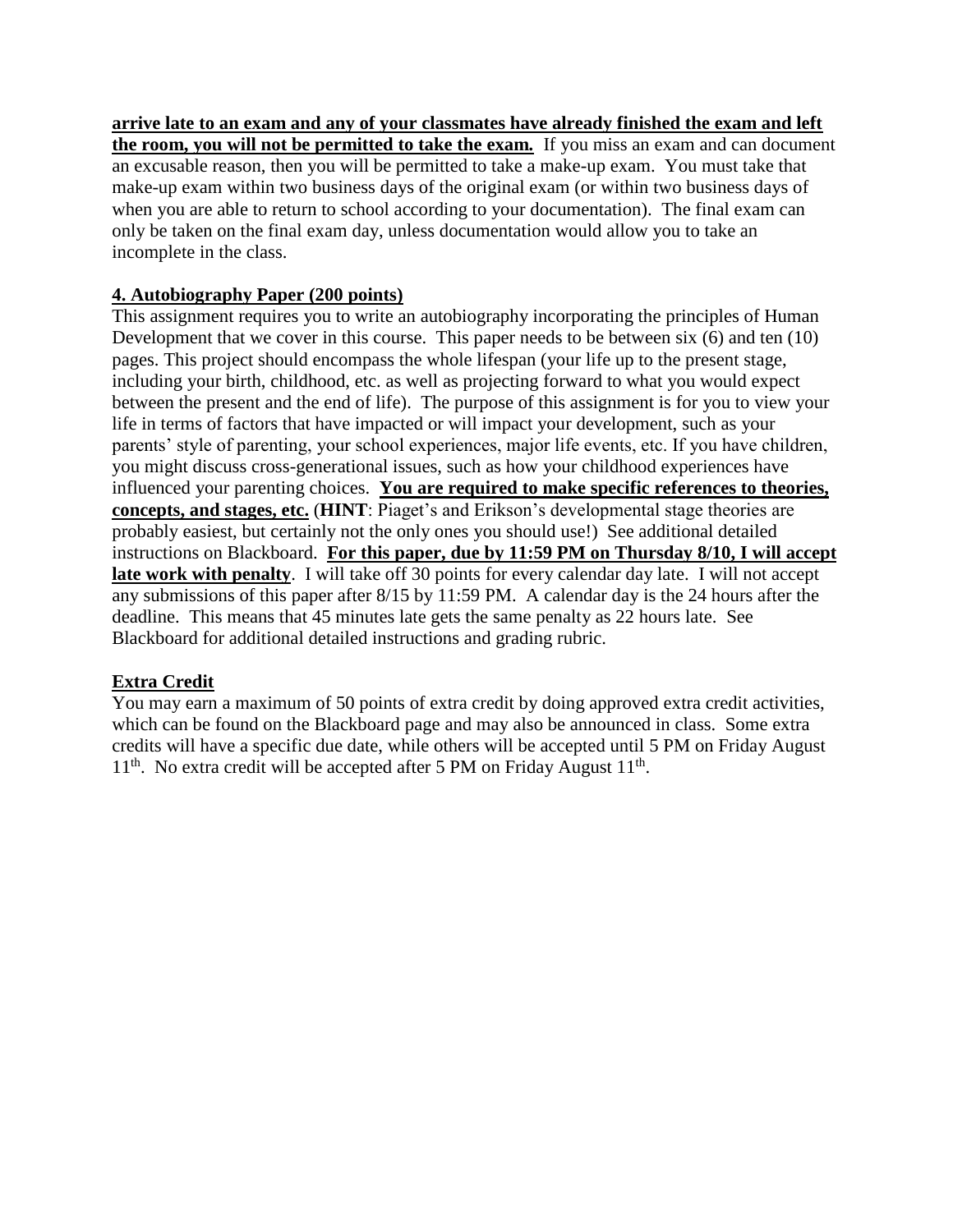### **Final Grade Calculation**

| You final grade will be determined as follows |            |
|-----------------------------------------------|------------|
| LearnSmart assignments                        | 150 points |
| In Class Activities                           | 250 points |
| Exams                                         | 400 points |
| <b>Autobiography Paper</b>                    | 200 points |
|                                               |            |

Total 1000 points

Your letter grade will be based on the following percentages:

| 90% and above | A             |
|---------------|---------------|
| 80%-89%       | B             |
| 70%-79%       | $\mathcal{C}$ |
| 60%-69%       | Ð             |
| $<$ 60%       | F             |

Please note: if your final grade reflects a percentage that is not a whole number (e.g. 692 points is 69.2%), it is my policy to round up that percentage to the next whole number (e.g. 69.2% rounds to 70%).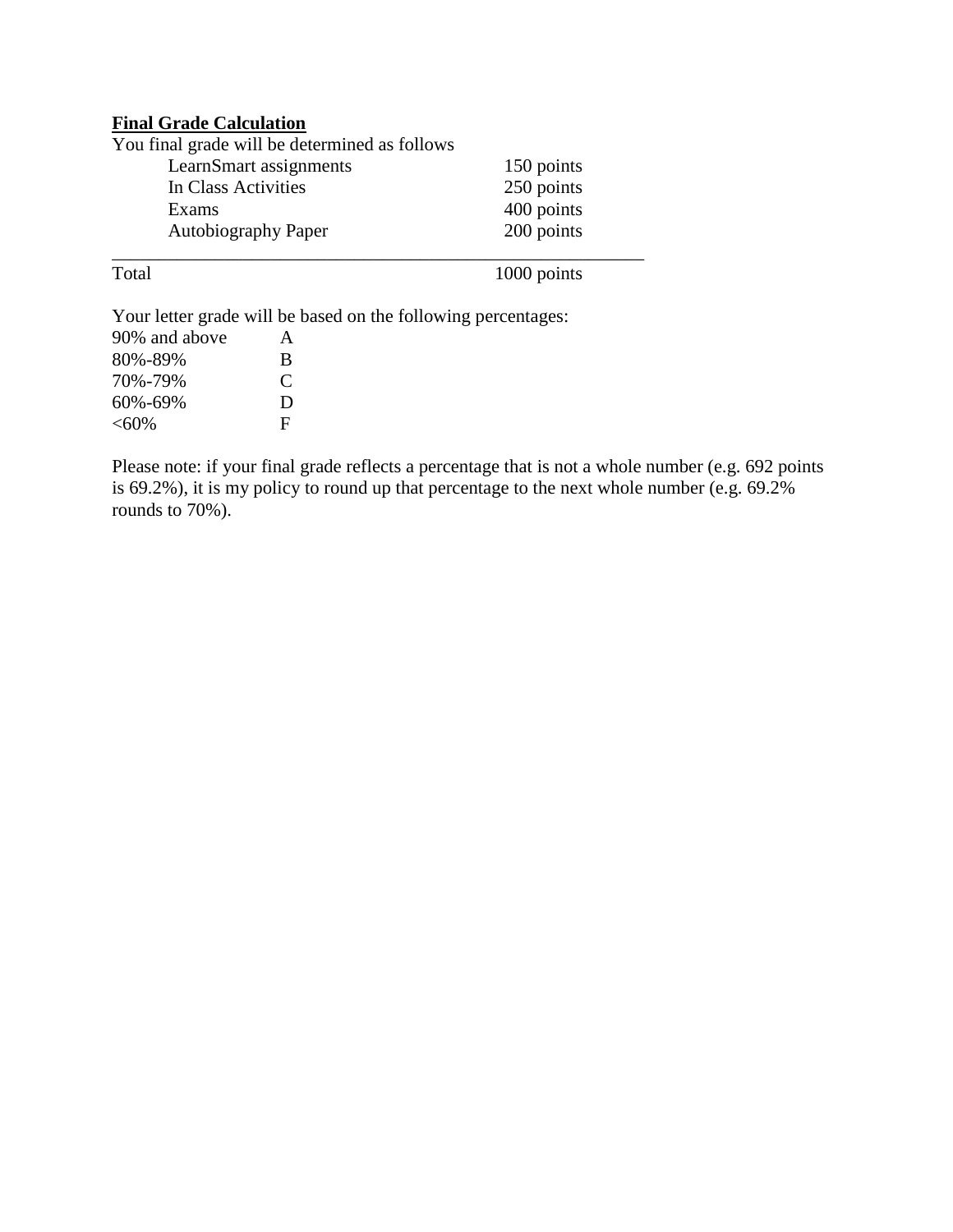# **Tentative Schedule**

Please note that you are responsible for any schedule changes announced via Blackboard, SPC email, or announced verbally in class.

Color Key LearnSmart Assignments **Autobiography Paper** Exams

| Date | Topic                          | Assignment due                             |
|------|--------------------------------|--------------------------------------------|
| 7/13 | Intro to Course                |                                            |
|      | Ch. 1 The Study of Human       | **We will discuss Chapter 1 on the first   |
|      | Development                    | day, but the LearnSmart for it will not be |
|      |                                | due until the following Monday**           |
| 7/17 | Ch. 2 Theory and Research      | LearnSmart Ch. 1 Assignment due by 7/17    |
|      |                                | <b>8 AM</b>                                |
|      |                                | LearnSmart Ch. 2 Assignment due by 7/17    |
|      |                                | <b>8 AM</b>                                |
| 7/18 | Ch. 3 Forming a New Life       | LearnSmart Ch. 3 Assignment due by 7/18    |
|      |                                | <b>8 AM</b>                                |
| 7/19 | Ch. 4 Birth and Physical       | LearnSmart Ch. 4 Assignment due by 7/19    |
|      | Development during the First   | <b>8 AM</b>                                |
|      | <b>Three Years</b>             |                                            |
| 7/20 | <b>EXAM1</b>                   |                                            |
|      | Ch. 5 Cognitive Development    | LearnSmart Ch. 5 Assignment due by 7/25    |
|      | during the First Three Years   | <b>8 AM</b>                                |
| 7/24 | Ch. 6 Psychosocial Development | LearnSmart Ch. 6 Assignment due by 7/24    |
|      | during the First Three Years   | <b>8 AM</b>                                |
| 7/25 | Ch. 7 Physical and Cognitive   | LearnSmart Ch. 7 Assignment due by 7/25    |
|      | Development in Early Childhood | <b>8 AM</b>                                |
| 7/26 | Ch. 8 Psychosocial Development | LearnSmart Ch. 8 Assignment due by 7/26    |
|      | in Early Childhood             | <b>8 AM</b>                                |
| 7/27 | <b>EXAM2</b>                   |                                            |
|      | Ch. 9 Physical and Cognitive   | LearnSmart Ch. 9 Assignment due by 7/27    |
|      | Development in Middle          | <b>8 AM</b>                                |
|      | Childhood                      |                                            |
| 7/31 | Ch. 10 Psychosocial            | LearnSmart Ch. 10 Assignment due by 7/31   |
|      | Development in Middle          | <b>8 AM</b>                                |
|      | Childhood                      |                                            |
| 8/1  | Ch. 11 Physical and Cognitive  | LearnSmart Ch. 11 Assignment due by 8/1    |
|      | Development in Adolescence     | <b>8 AM</b>                                |
| 8/2  | Ch. 12 Psychosocial            | LearnSmart Ch. 12 Assignment due by 8/2    |
|      | Development in Adolescence     | <b>8 AM</b>                                |
|      |                                |                                            |
| 8/3  | <b>EXAM3</b>                   |                                            |
|      | Ch. 13 Physical and Cognitive  | LearnSmart Ch. 13 Assignment due by 8/3    |
|      | Development in Emerging and    | <b>8 AM</b>                                |
|      | Young Adulthood                |                                            |
|      |                                |                                            |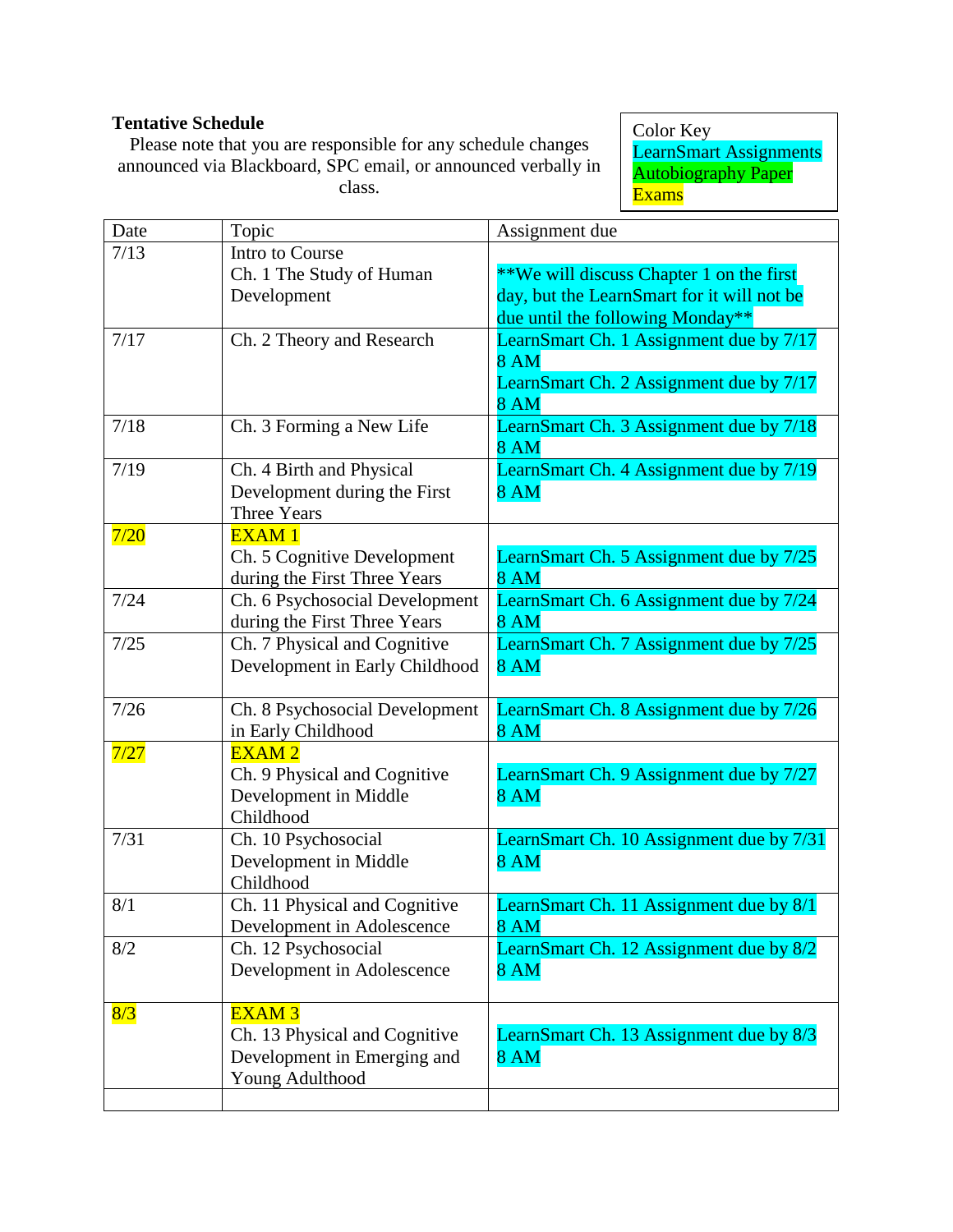| 8/7              | Ch. 14 Psychosocial<br>Development in Emerging and<br>Young Adulthood                   | LearnSmart Ch. 14 Assignment due by 8/7<br><b>8 AM</b>                                                                         |
|------------------|-----------------------------------------------------------------------------------------|--------------------------------------------------------------------------------------------------------------------------------|
| 8/8              | Ch. 15 Physical and Cognitive<br>Development in Middle<br>Adulthood                     | LearnSmart Ch. 15 Assignment due by 8/8<br><b>8 AM</b>                                                                         |
| 8/9              | Ch. 16 Psychosocial<br>Development in Middle<br>Adulthood                               | LearnSmart Ch. 16 Assignment due by 8/9<br><b>8 AM</b>                                                                         |
| 8/10             | <b>EXAM4</b><br>Begin Ch. 17 Physical and<br>Cognitive Development in Late<br>Adulthood | LearnSmart Ch. 17 Assignment due by 8/10<br><b>8 AM</b><br>Autobiography Paper due Thursday 8/10<br>before midnight (11:59 PM) |
| 8/14             | Ch. 17 cont.<br>Begin Ch. 18 Psychosocial<br>Development in Late Adulthood              | LearnSmart Ch. 18 Assignment due by 8/14<br><b>8 AM</b>                                                                        |
| 8/15             | Ch. 18 cont.<br>Begin Ch. 19 Dealing with<br>Death and Bereavement                      | LearnSmart Ch. 19 Assignment due by 8/15<br><b>8 AM</b>                                                                        |
| 8/16             | Ch. 19 cont.<br><b>Review for Final</b>                                                 | **Bring questions for review**                                                                                                 |
| Thursday<br>8/17 | <b>FINAL EXAM</b>                                                                       | Arrive at your regular classroom at the<br>Final Exam time. Do not be late to this<br>exam!!                                   |